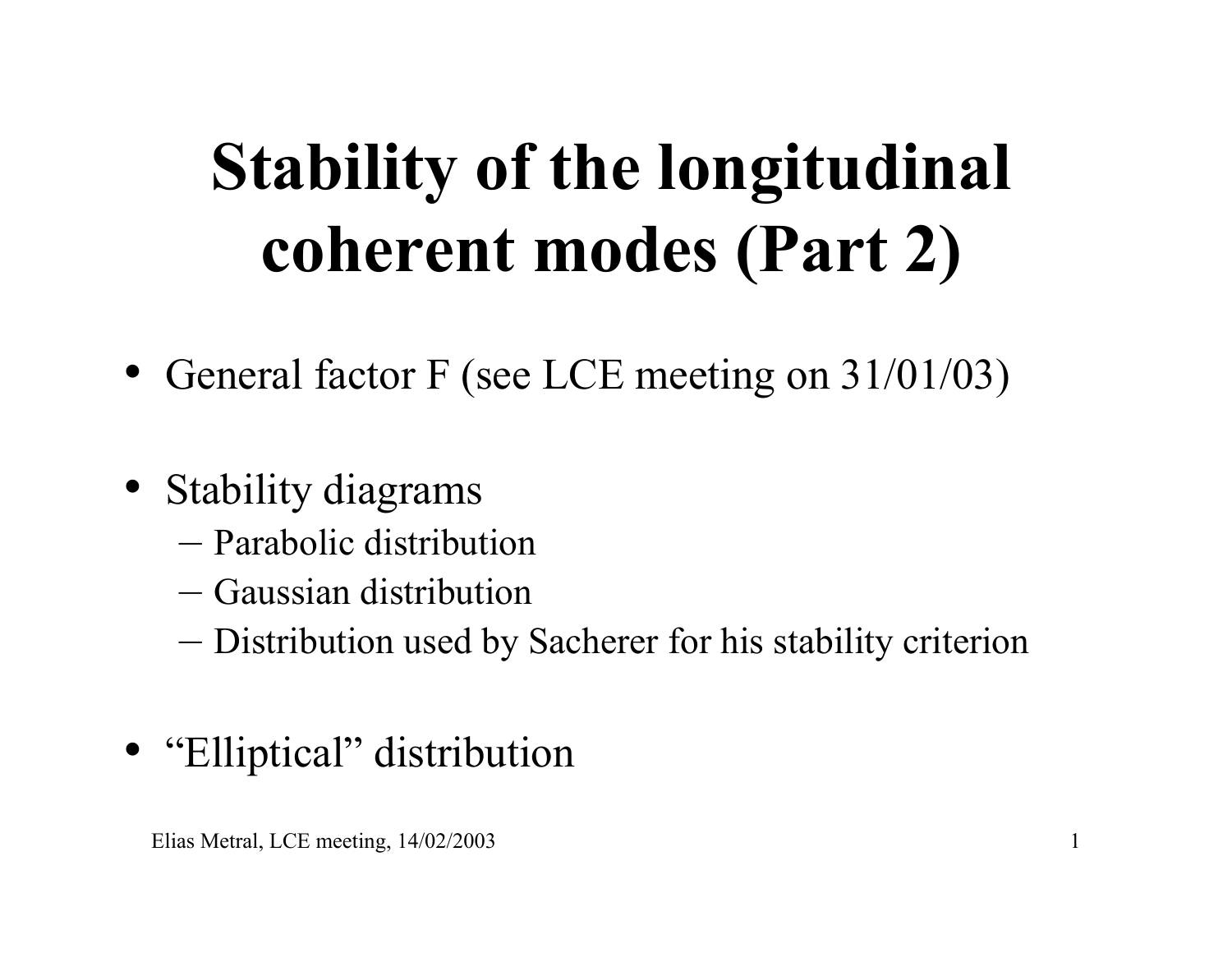## **General factor F**

• Neglecting the synchronous phase shift and considering the same effective impedance for mode 00 and 11



• Numerical application for LHC at top energy with the same parameters (see last LCE meeting)  $F = 1.01$  not 1.4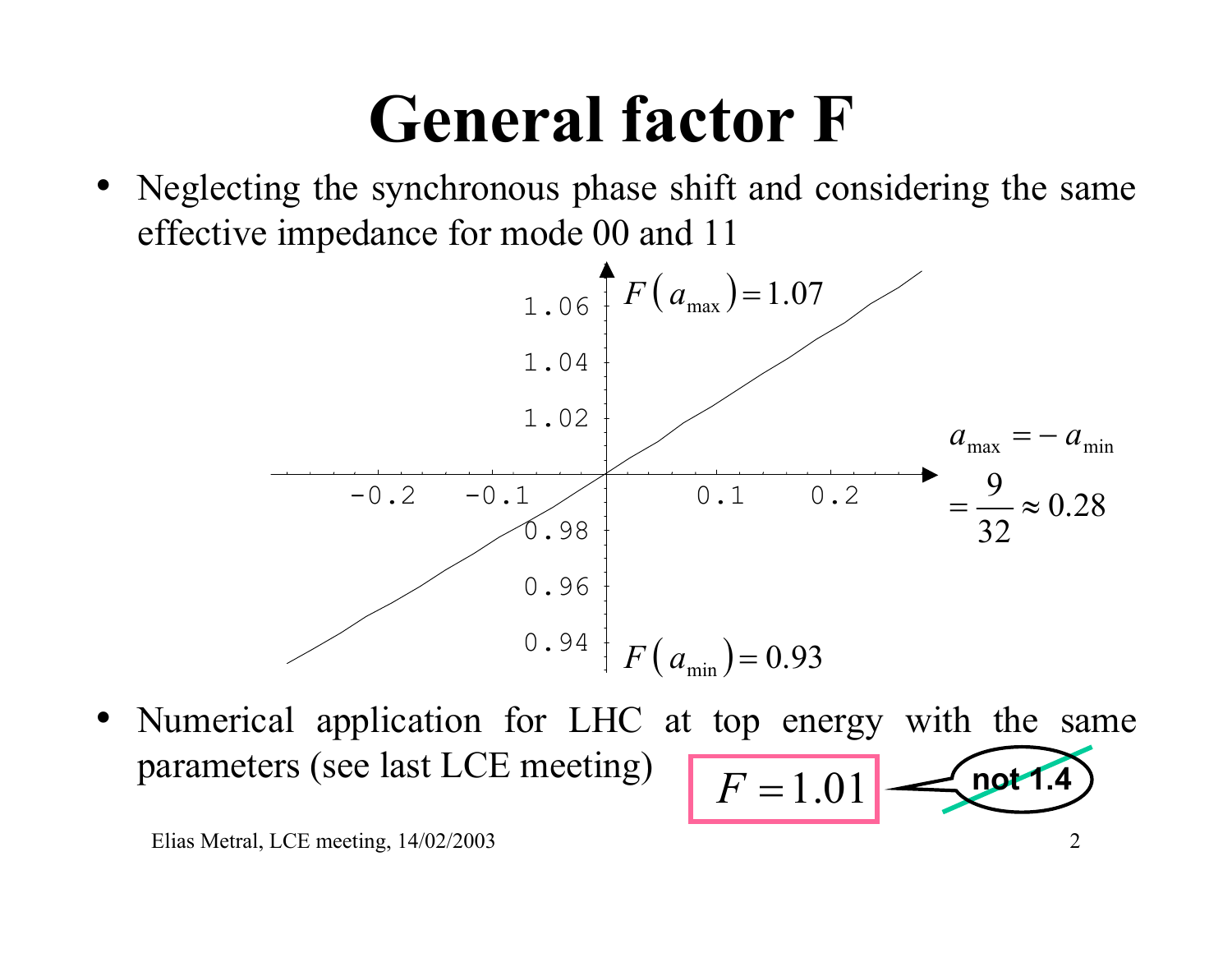

 $Re \mid \frac{1 - cos_{cmm}}{cos_{cmm}} \mid >$  $\left(\frac{\Delta \omega_{cmm}^l}{S}\right) > 0 \iff \text{capa. imp. BT and ind. imp. AT}$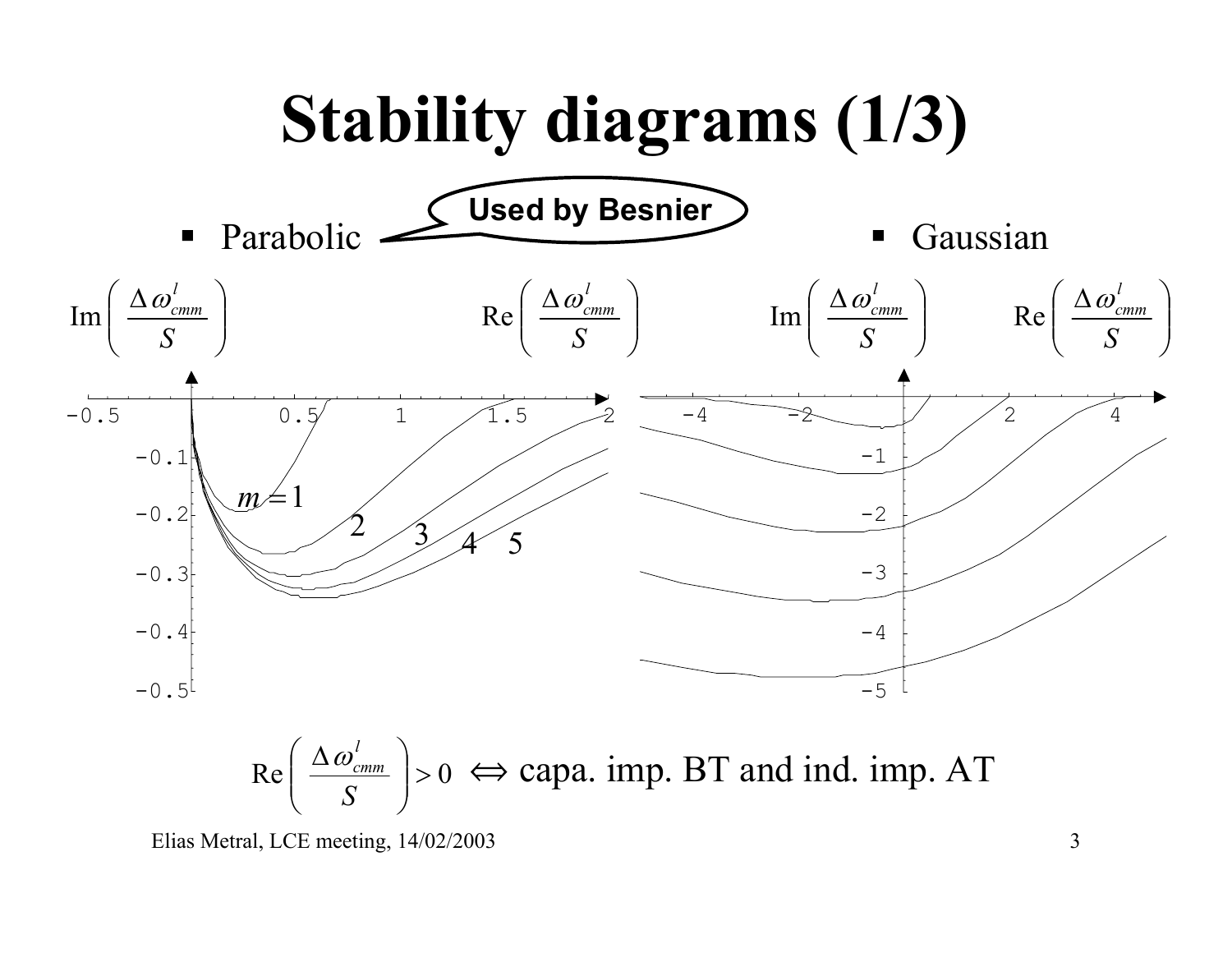# **Stability diagrams (2/3)**

 $\int_0^1 (r) \infty \left( 1 - r^2 \right)^2$ Sacherer distribution  $\Rightarrow g$ 

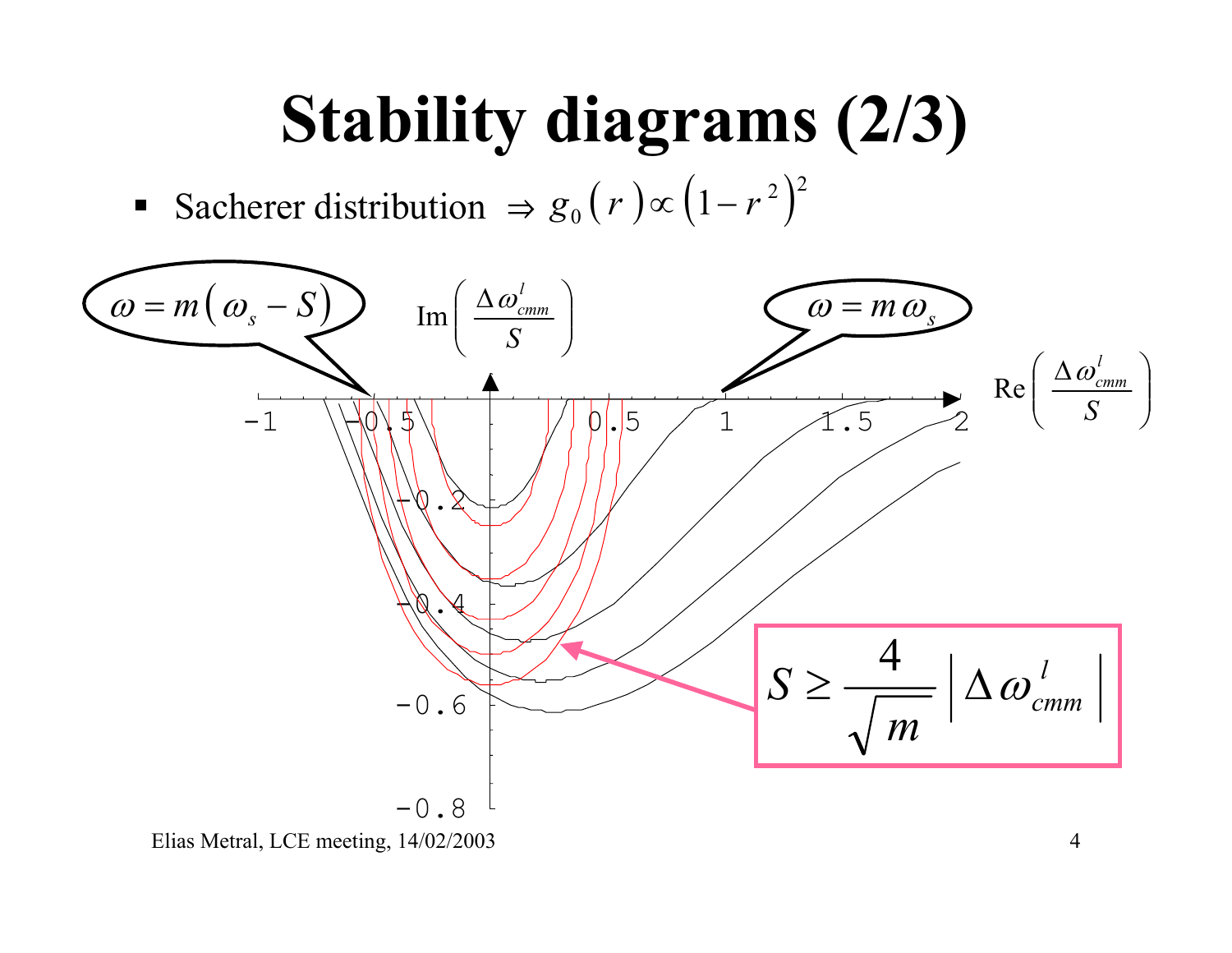#### **Stability diagrams (3/3)**

$$
\omega = m \omega_s \qquad \Rightarrow \qquad \frac{\Delta \omega_{cmm}^l}{S} = \frac{m^2}{m+2}
$$

$$
\omega = m(\omega_s - S) \qquad \Rightarrow \qquad \frac{\Delta \omega_{cmm}}{S}
$$

$$
\frac{\Delta \omega_{cmm}^l}{S} = -\frac{m}{m+2}
$$

$$
\omega \approx m \left( \omega_s - \frac{m}{m+1} S \right) \qquad \Rightarrow \qquad \text{Re} \left[ \frac{\Delta \omega_{\text{cmm}}^l}{S} \right] = 0
$$

$$
\text{Re}\left[\frac{\Delta \omega_{cmm}^l}{S}\right] = 0
$$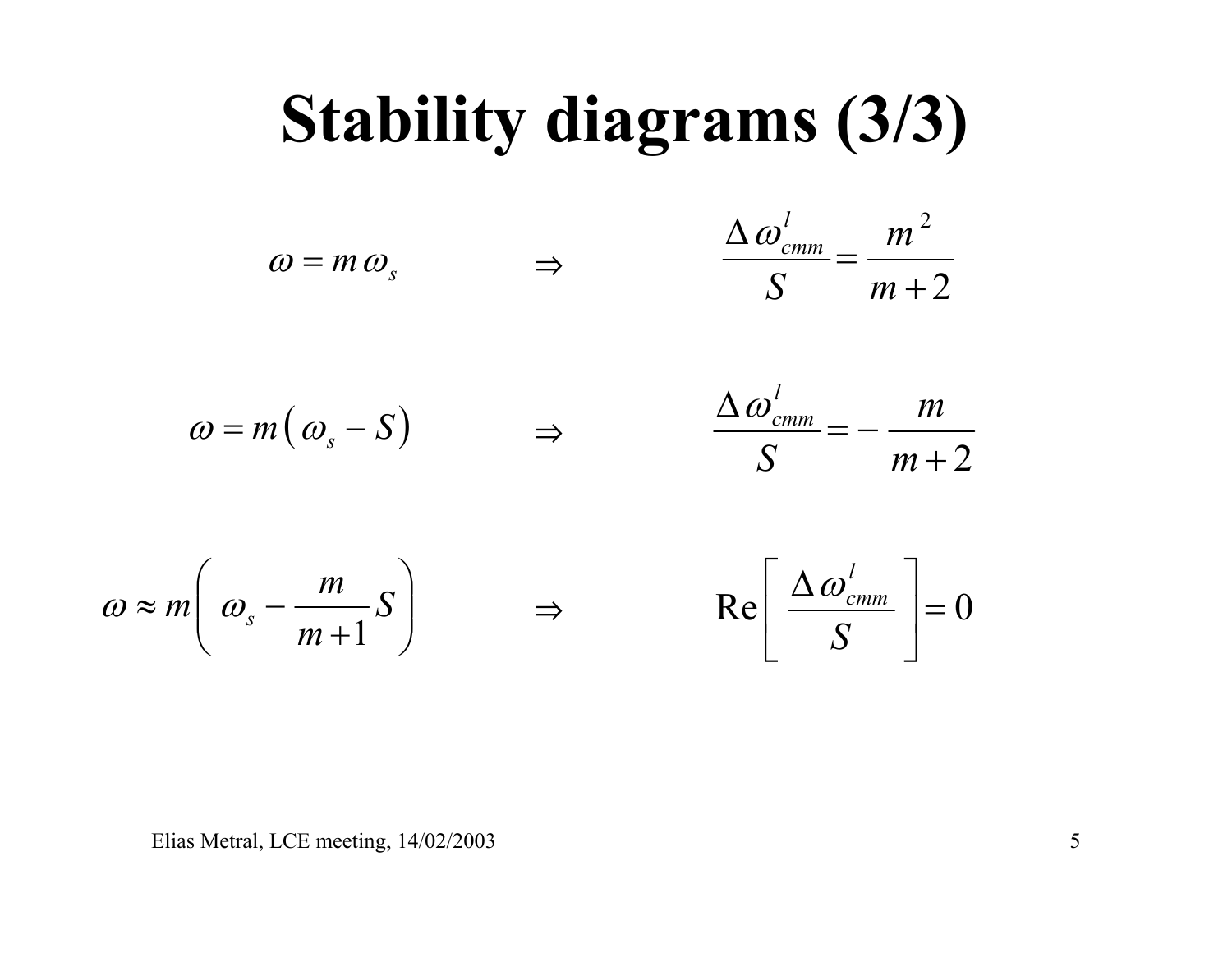## **"Elliptical" distribution (1/2)**

Case of the dipole mode  $m = 1$   $\Delta \omega_{c11}^l = U - jV$   $I_1^{-1}(\omega) = \Delta \omega_{c11}^l$ 

$$
r^2 \frac{dg_0(r)}{dr} \propto \sqrt{1 - \left(2r^2 - 1\right)^2}
$$

$$
\Rightarrow \qquad \omega = \left(\omega_s - \frac{S}{2}\right) + U \frac{S^2 + 16\left(U^2 + V^2\right)}{16\left(U^2 + V^2\right)} + jV \frac{S^2 - 16\left(U^2 + V^2\right)}{16\left(U^2 + V^2\right)}
$$

$$
\Rightarrow
$$
 Stability criterion  $S \ge 4 \left| \Delta \omega_{c11}^1 \right|$  **Sacherer criterion recovered analytically**

$$
\text{Re}(\omega) = \omega_{s0} + \Delta \omega_s^i + U - \frac{S}{2} + \frac{S^2}{16 U} \text{ Generalization in the presence of frequency spread}
$$